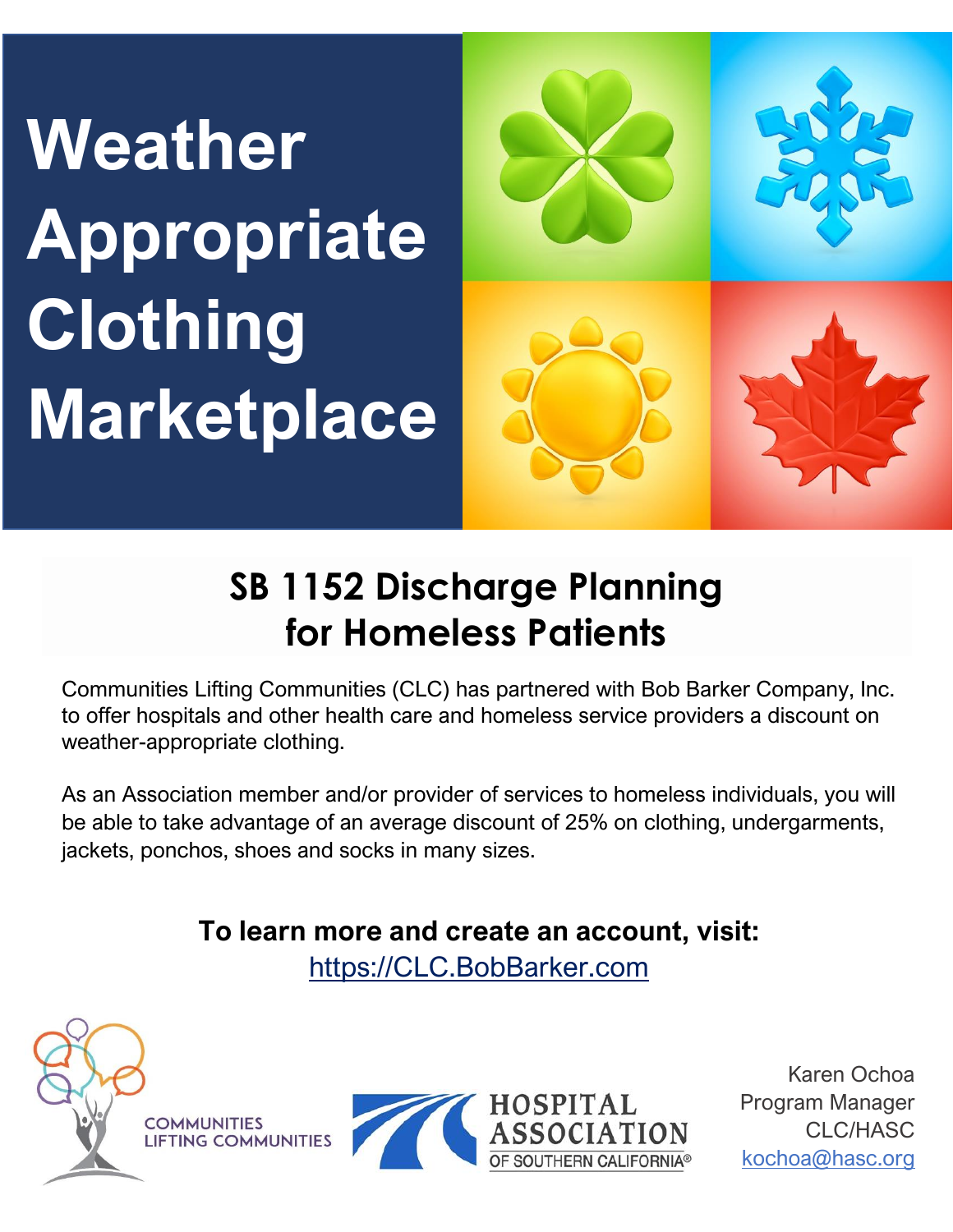

#### **Welcome, HASC Members and Providers!**

Thank you for your interest in becoming a Bob Barker Customer! We look forward to our partnership. We strive to offer our customers the very best service in the industry and we are delighted you have chosen us to fulfill your needs.

Please find below important steps and information to help you begin the application process.

- 1. Please fill out the New Account Application form.
- 2. Please fill out the Credit Application form (including Trade References). *Please note: Completion of the credit application and references is required before an account can be set up. Please also list all credit contact names and phone numbers to expedite application process.*
- 3. If your facility is tax exempt, please include a copy of your Tax‐Exempt Certificate.

Once you have completed your New Account Application, Credit Application and Tax‐Exempt Certificate (if applicable) please submit to debbiesargent@bobbarker.com.

If you have any questions, please feel free to reach out!

Debbie Sargent Bob Barker Customer Service Specialist 800‐334‐9880 debbiesargent@bobbarker.com

Suzanne Chung Bob Barker Account Manager 949‐343‐2112 suzannechung@bobbarker.com

Welcome aboard! We look forward to hearing from you soon.

Best regards, The Bob Barker Team

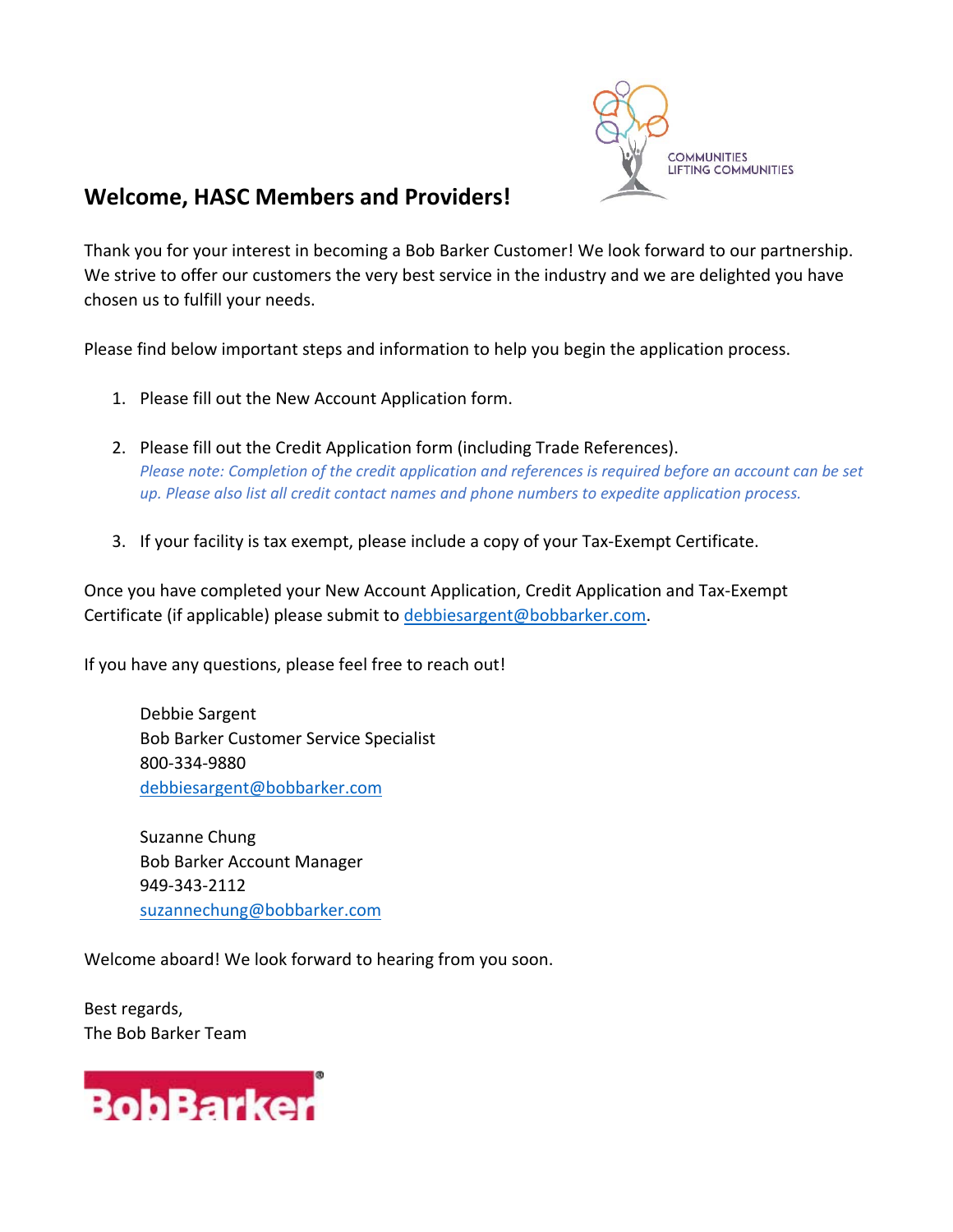| Clothing Items from Bob Barker Company |               |                       |                  |            |    |                                        |         |
|----------------------------------------|---------------|-----------------------|------------------|------------|----|----------------------------------------|---------|
| Description                            | Vendor Part # | Manufacturer<br>Part# | Qty of<br>Eaches | <b>UOM</b> |    | <b>Pricing</b><br>(good thru<br>6/2020 | Picture |
| Sweatshirt, Gray, Small                | SSGY-S        | SSGY-S                | $\mathbf 1$      | EA         | \$ | 7.00                                   |         |
| Sweatshirt, Gray, Med.                 | SSGY-M        | SSGY-M                | $\mathbf{1}$     | EA         | \$ | 7.00                                   |         |
| Sweatshirt, Gray, Large                | SSGY-L        | SSGY-L                | $\mathbf 1$      | EA         | \$ | 7.00                                   |         |
| Sweatshirt, Gray, XL                   | SSGY-XL       | SSGY-XL               | $\mathbf{1}$     | EA         | \$ | 7.00                                   |         |
| Sweatshirt, Gray, 2XL                  | SSGY-2XL      | SSGY-2XL              | $\mathbf{1}$     | EA         | \$ | 8.03                                   |         |
| Sweatshirt, Gray, 3XL                  | SSGY-3XL      | SSGY-3XL              | $\mathbf{1}$     | EA         | \$ | 9.61                                   |         |
| Sweatshirt, Gray, 4XL                  | SSGY-4XL      | SSGY-4XL              | $\mathbf 1$      | EA         | \$ | 9.61                                   |         |
| Sweatshirt, Gray, 5XL                  | SSGY-5XL      | SSGY-5XL              | $\mathbf{1}$     | EA         | \$ | 9.85                                   |         |
| Sweatshirt, Gray, 6XL                  | SSGY-6XL      | SSGY-6XL              | $\mathbf 1$      | EA         | \$ | 10.74                                  |         |
| Sweatshirt, Gray, 8XL, 45/55           | SSGY-8XL      | SSGY-8XL              | $\mathbf 1$      | EA         | \$ | 12.31                                  |         |
| Sweatshirt, Gray, 10XL, 45/55          | SSGY-10XL     | SSGY-10XL             | $\mathbf{1}$     | EA         | \$ | 13.09                                  |         |
| Sweatpant, Gray 50/50                  | SPGY-S        | SPGY-S                | $\overline{1}$   | EA         | \$ | 7.00                                   |         |
| Sweatpant, Gray 50/50                  | SPGY-M        | SPGY-M                | $\mathbf 1$      | EA         | \$ | 7.00                                   |         |
| Sweatpant, Gray 50/50                  | SPGY-L        | SPGY-L                | $\mathbf{1}$     | EA         | \$ | 7.00                                   |         |
| Sweatpant, Gray 50/50                  | SPGY-XL       | SPGY-XL               | $\mathbf 1$      | EA         | \$ | 7.00                                   |         |
| Sweatpant, Gray 50/50                  | SPGY-2XL      | SPGY-2XL              | $\mathbf 1$      | EA         | \$ | 8.03                                   |         |
| Sweatpant, Gray 50/50                  | SPGY-3XL      | SPGY-3XL              | $\mathbf 1$      | EA         | \$ | 9.61                                   |         |
| Sweatpant, Gray 50/50                  | SPGY-4XL      | SPGY-4XL              | $\mathbf{1}$     | EA         | \$ | 9.61                                   |         |
| Sweatpant, Gray 50/50                  | SPGY-5XL      | SPGY-5XL              | $\mathbf 1$      | EA         | \$ | 9.85                                   |         |
| Sweatpant, Gray 50/50                  | SPGY-6XL      | SPGY-6XL              | $\mathbf{1}$     | EA         | \$ | 10.74                                  |         |
| Sweatpant, Gray 50/50                  | SPGY-8XL      | SPGY-8XL              | $\mathbf 1$      | EA         | \$ | 12.31                                  |         |
| Sweatpant, Gray 50/50                  | SPGY-10XL     | SPGY-10XL             | $\mathbf 1$      | EA         | \$ | 13.29                                  |         |
|                                        |               |                       |                  |            |    |                                        |         |
| Sock, White Tube                       | 1700-W        | 1700-W                | 12               | DZ         | \$ | 6.72                                   |         |
| Sock, Crew White                       | <b>WC</b>     | <b>WC</b>             | 12               | DZ         | \$ | 6.33                                   |         |
| <b>Boxers White Size Small</b>         | EBXLSQ-S      | EBXLSQ-S              | 12               | DZ         | \$ | 16.93                                  |         |
| Boxers White Size Medium               | EBXLSQ-M      | EBXLSQ-M              | 12               | DZ         | \$ | 16.93                                  |         |
| Boxers White Size Large                | EBXLSQ-L      | EBXLSQ-L              | 12               | DZ         | \$ | 16.93                                  |         |
| Boxers White Size XLarge               | EBXLSQ-XL     | EBXLSQ-XL             | 12               | DZ         | \$ | 16.93                                  |         |
| Boxers White Size 2XLarge              | EBXLSQ-2XL    | EBXLSQ-2XL            | 12               | DZ         | \$ | 19.80                                  |         |
| Boxers White Size 3XLarge              | EBXLSQ-3XL    | EBXLSQ-3XL            | 12               | DZ         | \$ | 19.80                                  |         |
| Boxers White Size 4XLarge              | EBXLSQ-4XL    | EBXLSQ-4XL            | 12               | DZ         | \$ | 19.80                                  |         |
| Boxers White Size 5XLarge              | EBXLSQ-5XL    | EBXLSQ-5XL            | 12               | DZ         | \$ | 25.21                                  |         |
| Boxers White Size 6XLarge              | EBXLSQ-6XL    | EBXLSQ-6XL            | 12               | DZ         | \$ | 25.21                                  |         |
| Boxers White Size 7XLarge              | EBXLSQ-7XL    | EBXLSQ-7XL            | 12               | DZ         | \$ | 25.21                                  |         |
| Boxers White Size 8XLarge              | EBXLSQ-8XL    | EBXLSQ-8XL            | 12               | DZ         | \$ | 25.21                                  |         |
| Boxers White Size 9XLarge              | EBXLSQ-9XL    | EBXLSQ-9XL            | 12               | DZ         | \$ | 28.82                                  |         |
| Boxers White Size 10XLarge             | EBXLSQ-10XL   | EBXLSQ-10XL           | 12               | DZ         | Ś  | 28.82                                  |         |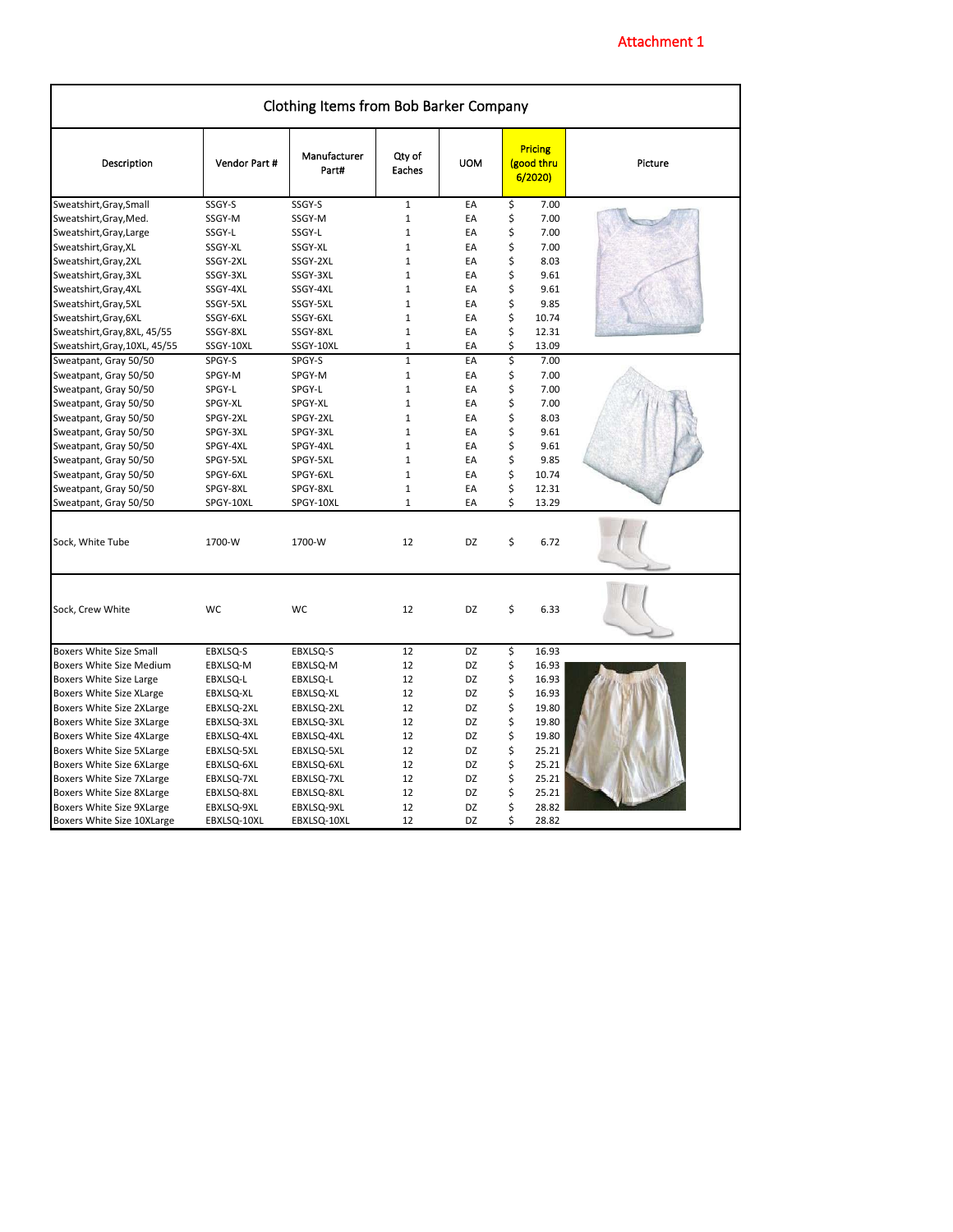| Clothing Items from Bob Barker Company |               |                       |                  |            |    |                                        |         |
|----------------------------------------|---------------|-----------------------|------------------|------------|----|----------------------------------------|---------|
| Description                            | Vendor Part # | Manufacturer<br>Part# | Qty of<br>Eaches | <b>UOM</b> |    | <b>Pricing</b><br>(good thru<br>6/2020 | Picture |
| Panty, White 100% Size 5               | ELBLCTN-5     | ELBLCTN-5             | 12               | DZ         | \$ | 11.53                                  |         |
| Panty, White 100% Size 6               | ELBLCTN-6     | ELBLCTN-6             | 12               | DZ         | \$ | 11.53                                  |         |
| Panty, White 100% Size 7               | ELBLCTN-7     | ELBLCTN-7             | 12               | DZ         | \$ | 11.53                                  |         |
| Panty, White 100% Size 8               | ELBLCTN-8     | ELBLCTN-8             | 12               | DZ         | \$ | 11.53                                  |         |
| Panty, White 100% Size 9               | ELBLCTN-9     | ELBLCTN-9             | 12               | DZ         | \$ | 11.53                                  |         |
| Panty, White 100% Size 10              | ELBLCTN-10    | ELBLCTN-10            | 12               | DZ         | \$ | 14.97                                  |         |
| Panty, White 100% Size 11              | ELBLCTN-11    | ELBLCTN-11            | 12               | DZ         | \$ | 14.97                                  |         |
| Panty, White 100% Size 12              | ELBLCTN-12    | ELBLCTN-12            | 12               | DZ         | \$ | 14.97                                  |         |
| Panty, White 100% Size 13              | ELBLCTN-13    | ELBLCTN-13            | 12               | DZ         | \$ | 14.97                                  |         |
| Panty, White 100% Size 14              | ELBLCTN-14    | ELBLCTN-14            | 12               | DZ         | \$ | 14.97                                  |         |
| Panty, White 100% Size 15              | ELBLCTN-15    | ELBLCTN-15            | 12               | DZ         | \$ | 17.47                                  |         |
| Panty, White 100% Size 16              | ELBLCTN-16    | ELBLCTN-16            | 12               | DZ         | \$ | 17.47                                  |         |
| Bra Sports White Sz 32                 | EBASPLS32     | EBASPLS32             | 12               | DZ         | \$ | 19.29                                  |         |
| Bra Sports White Sz 34                 | EBASPLS34     | EBASPLS34             | 12               | DZ         | \$ | 19.29                                  |         |
| Bra Sports White Sz 36                 | EBASPLS36     | EBASPLS36             | 12               | DZ         | \$ | 19.29                                  |         |
| Bra Sports White Sz 38                 | EBASPLS38     | EBASPLS38             | 12               | DZ         | \$ | 19.29                                  |         |
| Bra Sports White Sz 40                 | EBASPLS40     | EBASPLS40             | 12               | DZ         | \$ | 19.29                                  |         |
| Bra Sports White Sz 42                 | EBASPLS42     | EBASPLS42             | 12               | DZ         | \$ | 19.29                                  |         |
| Bra Sports White Sz 44                 | EBASPLS44     | EBASPLS44             | 12               | DZ         | \$ | 19.29                                  |         |
| Bra Sports White Sz 46                 | EBASPLS46     | EBASPLS46             | 12               | DZ         | \$ | 19.29                                  |         |
|                                        |               |                       | 12               | DZ         | \$ |                                        |         |
| Bra Sports White Sz 48                 | EBASPLS48     | EBASPLS48             |                  |            |    | 19.29                                  |         |
| Bra Sports White Sz 50                 | EBASPLS50     | EBASPLS50             | 12               | DZ         | \$ | 19.29                                  |         |
| Bra Sports White Sz 52                 | EBASPLS52     | EBASPLS52             | 12               | DZ         | \$ | 19.29                                  |         |
| Bra Sports White Sz 54                 | EBASPLS54     | EBASPLS54             | 12               | DZ         | \$ | 19.29                                  |         |
| T-Shirt, 100% Cotton, S                | 683-S         | 683-S                 | 12               | DZ         | \$ | 29.16                                  |         |
| T-Shirt, 100% Cotton, M                | 683-M         | 683-M                 | 12               | DZ         | \$ | 29.16                                  |         |
| T-Shirt, 100% Cotton, L                | 683-L         | 683-L                 | 12               | DZ         | \$ | 29.16                                  |         |
| T-Shirt, 100% Cotton, XL               | 683-XL        | 683-XL                | 12               | DZ         | \$ | 29.16                                  |         |
| T-shirt, 100% Cotton, 2XL              | 683-2XL       | 683-2XL               | 12               | DZ         | \$ | 35.66                                  |         |
| T-shirt, 100% Cotton, 3XL              | 683-3XL       | 683-3XL               | 12               | DZ         | \$ | 35.66                                  |         |
| T-shirt, 100% Cotton, 4XL              | 683-4XL       | 683-4XL               | 12               | DZ         | \$ | 35.66                                  |         |
| T-shirt, 100% Cotton, 5XL              | 683-5XL       | 683-5XL               | 12               | DZ         | \$ | 49.73                                  |         |
| T-Shirt, 100% Cotton, 6XL              | 683-6XL       | 683-6XL               | 12               | DZ         | \$ | 49.73                                  |         |
| T-Shirt, 100% Cotton, 7XL              | 683-7XL       | 683-7XL               | 12               | DZ         | \$ | 51.83                                  |         |
| T-Shirt, 100% Cotton, 8XL              | 683-8XL       | 683-8XL               | 12               | DZ         | \$ | 59.47                                  |         |
| T-Shirt, 100% Cotton, 9XL              | 683-9XL       | 683-9XL               | 12               | DZ         | \$ | 59.47                                  |         |
| T-Shirt, 100% Cotton, 10XL             | 683-10XL      | 683-10XL              | 12               | DZ         | \$ | 59.47                                  |         |
| Shorts, Ash Mock Mesh, S               | Z36ASH-S      | Z36ASH-S              | $\mathbf{1}$     | EA         | \$ | 9.06                                   |         |
| Shorts, Ash Mock Mesh, M               | Z36ASH-M      | Z36ASH-M              | $\mathbf{1}$     | EA         | \$ | 9.06                                   |         |
| Shorts, Ash Mock Mesh, L               | Z36ASH-L      | Z36ASH-L              | $\mathbf 1$      | EA         | \$ | 9.06                                   |         |
| Shorts, Ash Mock Mesh, XL              | Z36ASH-XL     | Z36ASH-XL             | 1                | EA         | \$ | 9.06                                   |         |
| Shorts, Ash Mock Mesh, 2XL             | Z36ASH-2XL    | Z36ASH-2XL            | $\mathbf{1}$     | EA         | \$ | 10.73                                  |         |
| Shorts, Ash Mock Mesh, 3XL             | Z36ASH-3XL    | Z36ASH-3XL            | $\mathbf 1$      | EA         | \$ | 10.73                                  |         |
| Shorts, Ash Mock Mesh, 4XL             | Z36ASH-4XL    | Z36ASH-4XL            | $\mathbf{1}$     | EA         | \$ | 10.73                                  |         |
| Shorts, Ash Mock Mesh, 5XL             | Z36ASH-5XL    | Z36ASH-5XL            | 1                | EA         | \$ | 12.39                                  |         |
| Shorts, Ash Mock Mesh, 6XL             | Z36ASH-6XL    | Z36ASH-6XL            | $\mathbf{1}$     | EA         | Ś  | 12.39                                  |         |

Drop ship; allow 3-4 weeks for delivery Drop ship; allow 3-4 weeks for delivery Shorts, Ash Mock Mesh, 2012<br>Shop ship; allow 3-4 weeks for delivery Drop ship; allow 3-4 weeks for delivery Shop ship; allow 3-4 weeks for delivery Drop ship; allow 3-4 weeks for delivery Drop ship; allow 3-4 weeks for delivery Shop ship; allow 3-4 weeks for delivery Drop ship; allow 3-4 weeks for delivery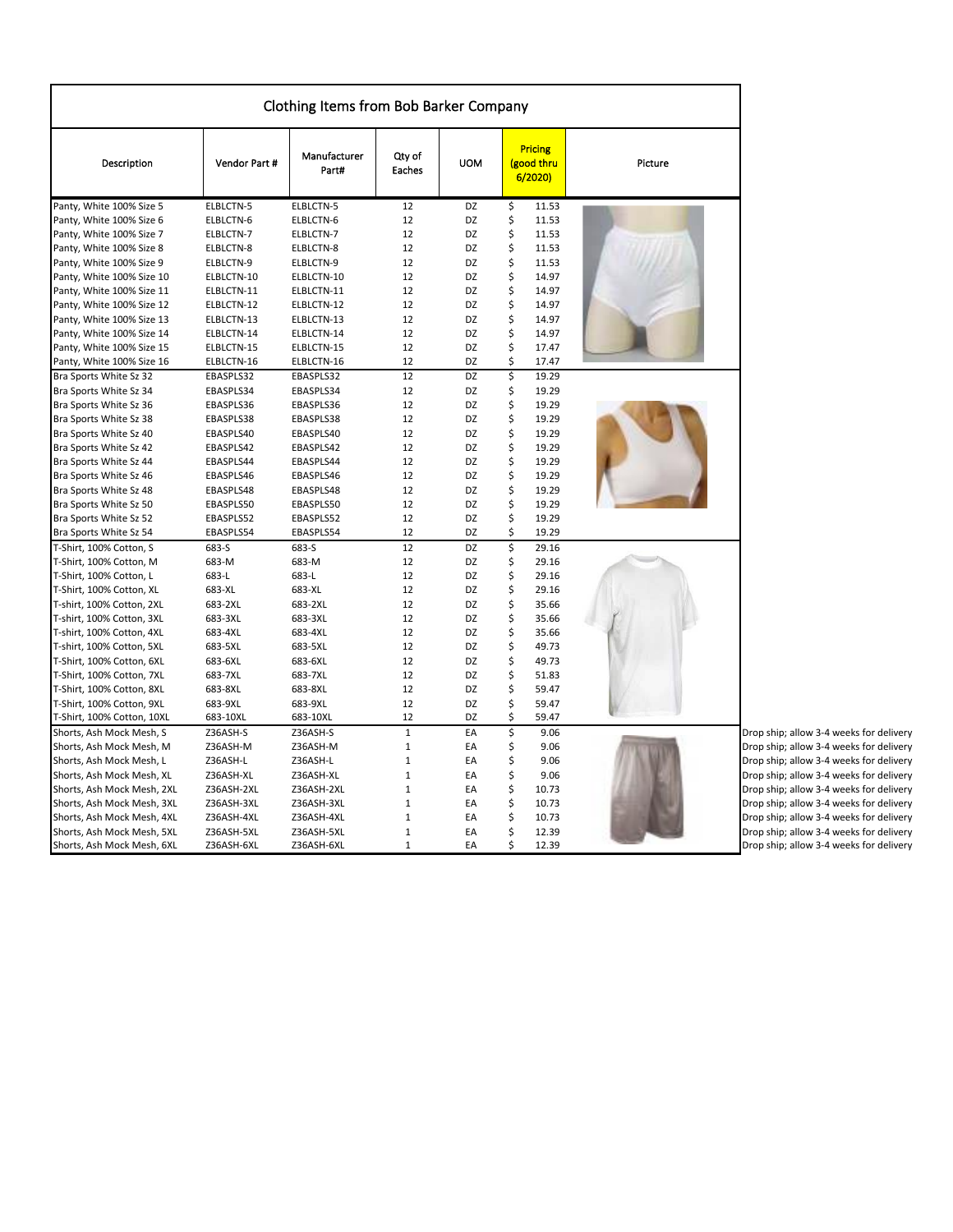|                                                            |                        | Clothing Items from Bob Barker Company |                  |            |          |                                        |         |                                         |
|------------------------------------------------------------|------------------------|----------------------------------------|------------------|------------|----------|----------------------------------------|---------|-----------------------------------------|
| Description                                                | Vendor Part #          | Manufacturer<br>Part#                  | Qty of<br>Eaches | <b>UOM</b> |          | <b>Pricing</b><br>(good thru<br>6/2020 | Picture |                                         |
| Shoe, Mens Navy Step-in 5                                  | 155NV-5                | 155NV-5                                | $1\,$            | PR         | \$       | 4.13                                   |         |                                         |
| Shoe, Mens Navy Step-in 6                                  | 155NV-6                | 155NV-6                                | $\mathbf{1}$     | PR         | \$       | 4.13                                   |         |                                         |
| Shoe, Mens Navy Step-in 7                                  | 155NV-7                | 155NV-7                                | $\mathbf 1$      | PR         | \$       | 4.13                                   |         |                                         |
| Shoe, Mens Navy Step-in 8                                  | 155NV-8                | 155NV-8                                | $\mathbf 1$      | PR         | \$       | 4.13                                   |         |                                         |
| Shoe, Mens Navy Step-in 9                                  | 155NV-9                | 155NV-9                                | $1\,$            | PR         | \$       | 4.13                                   |         |                                         |
| Shoe, Mens Navy Step-in 10                                 | 155NV-10               | 155NV-10                               | $\mathbf 1$      | PR         | \$       | 4.13                                   |         |                                         |
| Shoe, Mens Navy Step-in 11                                 | 155NV-11               | 155NV-11                               | $1\,$            | PR         | \$       | 4.13                                   |         |                                         |
| Shoe, Mens Navy Step-in 12                                 | 155NV-12               | 155NV-12                               | $1\,$            | PR         | \$       | 4.13                                   |         |                                         |
| Shoe, Mens Navy Step-in 13                                 | 155NV-13               | 155NV-13                               | $1\,$            | PR         | \$       | 4.13                                   |         |                                         |
| Shoe, Mens Navy Step-in 14                                 | 155NV-14               | 155NV-14                               | $\mathbf{1}$     | PR         | \$       | 4.13                                   |         |                                         |
| Shoe, Mens Navy Step-in 15                                 | 155NV-15               | 155NV-15                               | $\mathbf{1}$     | PR         | \$       | 4.13                                   |         |                                         |
| Shoe, Mens Navy Step-in 16                                 | 155NV-16               | 155NV-16                               | $\mathbf 1$      | PR         | \$       | 4.13                                   |         |                                         |
| Shoe, Mens Navy Step-in 5.5                                | 155NV-5.5<br>155NV-6.5 | 155NV-5.5<br>155NV-6.5                 | $1\,$<br>$1\,$   | PR<br>PR   | \$<br>\$ | 4.13<br>4.13                           |         |                                         |
| Shoe, Mens Navy Step-in 6.5                                | 155NV-7.5              | 155NV-7.5                              | $1\,$            |            | \$       |                                        |         |                                         |
| Shoe, Mens Navy Step-in 7.5<br>Shoe, Mens Navy Step-in 8.5 | 155NV-8.5              | 155NV-8.5                              | $1\,$            | PR<br>PR   | \$       | 4.13<br>4.13                           |         |                                         |
| Shoe, Mens Navy Step-in 9.5                                | 155NV-9.5              | 155NV-9.5                              | $1\,$            | PR         | \$       | 4.13                                   |         |                                         |
| Shoe, Mens Navy Step-in 10.5                               | 155NV-10.5             | 155NV-10.5                             | $1\,$            | PR         | \$       | 4.13                                   |         |                                         |
| Shoe, Mens Navy Step-in 11.5                               | 155NV-11.5             | 155NV-11.5                             | $\mathbf{1}$     | PR         | \$       | 4.13                                   |         |                                         |
| EVA Footwear, Black Sz 3                                   | EVA-BK-3               | EVA-BK-3                               | 12               | DZ         | \$       | 42.96                                  |         |                                         |
| EVA Footwear, Black Sz 4                                   | EVA-BK-4               | EVA-BK-4                               | 12               | DZ         | \$       | 42.96                                  |         |                                         |
| EVA Footwear, Black Sz 5                                   | EVA-BK-5               | EVA-BK-5                               | 12               | DZ         | \$       | 42.96                                  |         |                                         |
| EVA Footwear, Black Sz 6                                   | EVA-BK-6               | EVA-BK-6                               | 12               | DZ         | \$       | 42.96                                  |         |                                         |
| EVA Footwear, Black Sz 7                                   | EVA-BK-7               | EVA-BK-7                               | 12               | DZ         | \$       | 42.96                                  |         |                                         |
| EVA Footwear, Black Sz 8                                   | EVA-BK-8               | EVA-BK-8                               | 12               | DZ         | \$       | 42.96                                  |         |                                         |
| EVA Footwear, Black Sz 9                                   | EVA-BK-9               | EVA-BK-9                               | 12               | DZ         | \$       | 42.96                                  |         |                                         |
| EVA Footwear, Black Sz 10                                  | EVA-BK-10              | EVA-BK-10                              | 12               | DZ         | \$       | 42.96                                  |         |                                         |
| EVA Footwear, Black Sz 11                                  | <b>EVA-BK-11</b>       | EVA-BK-11                              | 12               | DZ         | \$       | 42.96                                  |         |                                         |
| EVA Footwear, Black Sz 12                                  | EVA-BK-12              | EVA-BK-12                              | 12               | DZ         | \$       | 42.96                                  |         |                                         |
| EVA Footwear, Black Sz 13                                  | EVA-BK-13              | EVA-BK-13                              | 12               | DZ         | \$       | 42.96                                  |         |                                         |
| EVA Footwear, Black Sz 14                                  | EVA-BK-14              | EVA-BK-14                              | 12               | DZ         | \$       | 42.96                                  |         |                                         |
| EVA Footwear, Black Sz 15                                  | EVA-BK-15              | EVA-BK-15                              | 12               | DZ         | \$       | 42.96                                  |         |                                         |
| Poncho, Vinyl Rain Clear                                   | <b>VRP</b>             | <b>VRP</b>                             | 12               | DZ         | \$       | 33.69                                  | PONCHO  |                                         |
| Poncho, Vinyl Rain Orange                                  | VRP-OR                 | VRP-OR                                 | 12               | DZ         | \$       | 31.86                                  |         |                                         |
| Jacket, Coaches Black Sz Small                             | ZCJ-BK-S               | 3100                                   | $\mathbf{1}$     | EA         | \$       | 16.51                                  |         | Drop ship; allow 3-4 weeks for delivery |
| Jacket, Coaches Black Sz Med                               | ZCJ-BK-M               | 3100                                   | $\mathbf{1}$     | EA         | \$       | 16.51                                  |         | Drop ship; allow 3-4 weeks for delivery |
| Jacket, Coaches Black L                                    | ZCJ-BK-L               | 3100                                   | $1\,$            | EA         | \$       | 16.51                                  |         | Drop ship; allow 3-4 weeks for delivery |
| Jacket, Coaches Black XL                                   | ZCJ-BK-XL              | 3100                                   | $\mathbf{1}$     | EA         | \$       | 16.51                                  |         | Drop ship; allow 3-4 weeks for delivery |
| Jacket, Coaches Black 2XL                                  | ZCJ-BK-2XL             | 3100                                   | $1\,$            | EA         | \$       | 19.05                                  |         | Drop ship; allow 3-4 weeks for delivery |
| Jacket, Coaches Black 3XL                                  | ZCJ-BK-3XL             | 3100                                   | $\mathbf{1}$     | EA         | \$       | 20.74                                  |         | Drop ship; allow 3-4 weeks for delivery |
| Jacket, Coaches Black 4XL                                  | ZCJ-BK-4XL             | 3100                                   | $\mathbf{1}$     | EA         | \$       | 22.39                                  |         | Drop ship; allow 3-4 weeks for delivery |
| Jacket, Coaches Black 5XL                                  | ZCJ-BK-5XL             | 3100                                   | $\mathbf{1}$     | EA         | \$       | 24.08                                  |         | Drop ship; allow 3-4 weeks for delivery |
| Scarf, Acrylic Knit, Heather Gr                            | ZFS01-HGY              | ZFS01-HGY                              | $\mathbf{1}$     | EA         | \$       | 5.98                                   |         | Drop ship; allow 3-4 weeks for delivery |
|                                                            |                        |                                        |                  |            |          |                                        |         |                                         |
| Glove, String Knit, Gray                                   | KGLMN                  | KGLMN                                  | 12               | CS         | \$       | 6.71                                   |         |                                         |
|                                                            |                        |                                        |                  |            |          |                                        |         |                                         |
| Beanie, Navy, OSFA                                         | 102SK-NV               | 102SK-NV                               | 12               | DZ         | \$       | 15.27                                  |         |                                         |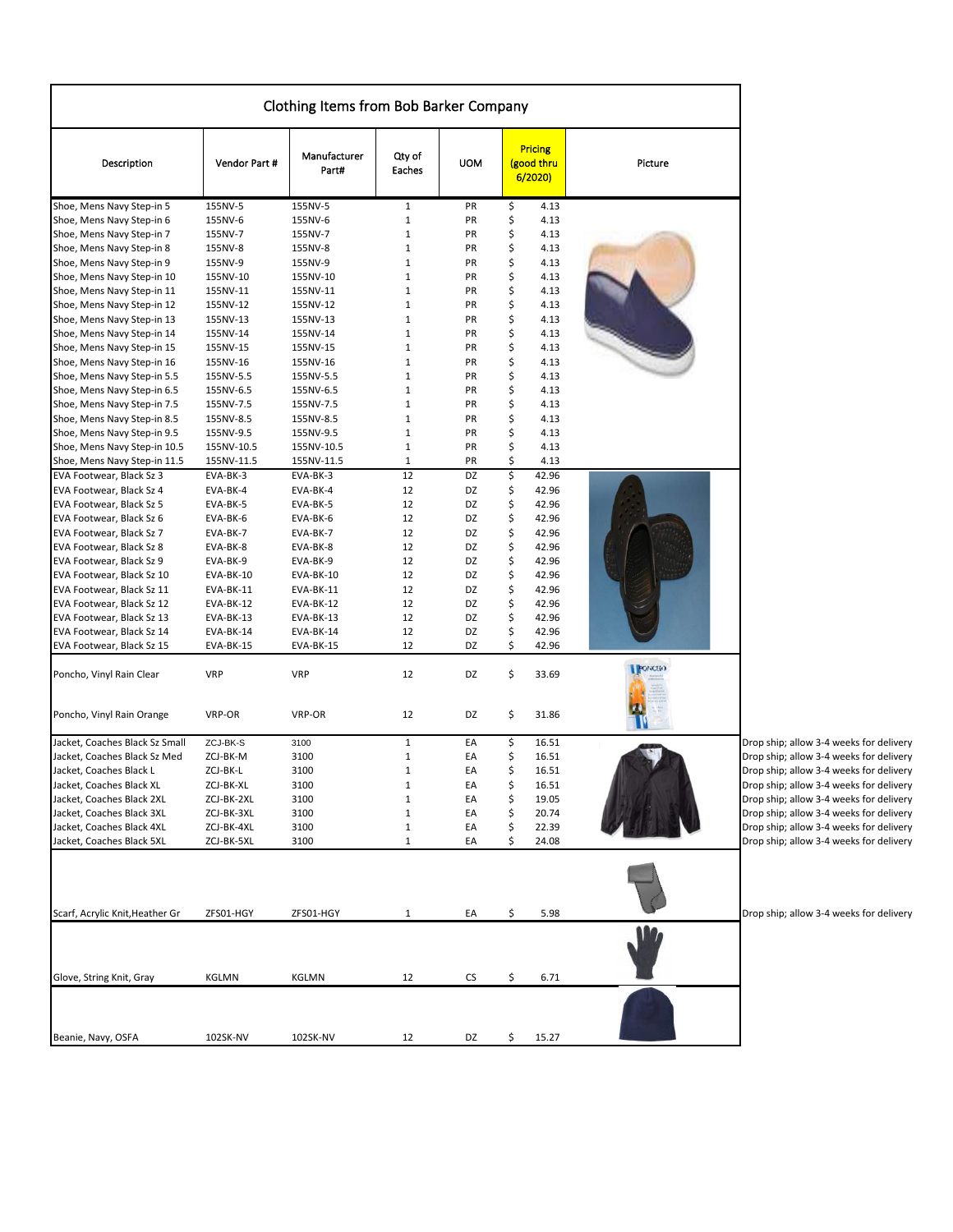

## **New Account Application**

Phone: 1-888-772-0244 Website: www.bobbarker.com

| Business/Facility Information: What type of Organization? (Please check box below) |               |                                                                                                                                |                                                       |  |  |  |
|------------------------------------------------------------------------------------|---------------|--------------------------------------------------------------------------------------------------------------------------------|-------------------------------------------------------|--|--|--|
| Nursing/Healthcare<br>Mental Health<br>Salvation Army/Homeless<br>Other            |               |                                                                                                                                |                                                       |  |  |  |
| Bill to:                                                                           |               | Ship to: (Do you have a loading dock?                                                                                          | Yes<br>No)                                            |  |  |  |
| <b>Facility Name</b>                                                               |               | <b>Facility Name</b>                                                                                                           |                                                       |  |  |  |
| <b>Mailing Address</b>                                                             |               | <b>Street Address</b>                                                                                                          |                                                       |  |  |  |
| City                                                                               | County        | City                                                                                                                           | County                                                |  |  |  |
| State                                                                              | Zip           | State                                                                                                                          | Zip                                                   |  |  |  |
| Finance/Accounting Contact                                                         |               | <b>Purchasing Contact</b>                                                                                                      |                                                       |  |  |  |
| Phone                                                                              | Fax           | Phone                                                                                                                          | Fax                                                   |  |  |  |
| E-mail Address                                                                     |               | E-mail Address                                                                                                                 |                                                       |  |  |  |
|                                                                                    |               |                                                                                                                                |                                                       |  |  |  |
| <b>Fiscal Budget Begins:</b>                                                       | Tax Exempt #: |                                                                                                                                | (Please fax tax exempt certificate to 1-800-322-7537) |  |  |  |
| Profit<br>Non-Profit<br>Private:                                                   |               | Receive special discounts, new products and company news!                                                                      |                                                       |  |  |  |
| <b>Authorized Website Users</b>                                                    |               |                                                                                                                                |                                                       |  |  |  |
|                                                                                    |               | Please enter the appropriate information below for the person(s) from your facility who are authorized to place online orders: |                                                       |  |  |  |
| <b>First Name</b>                                                                  | Last Name     | First Name                                                                                                                     | Last Name                                             |  |  |  |
| <b>Email Address</b>                                                               |               | <b>Email Address</b>                                                                                                           |                                                       |  |  |  |
| Phone                                                                              | Ext.          | Phone                                                                                                                          | Ext.                                                  |  |  |  |
| Job Title                                                                          |               | Job Title                                                                                                                      |                                                       |  |  |  |
| Should this person be considered the Primary Contact at your facility?             |               | Should this person be considered the Primary Contact at your facility?                                                         |                                                       |  |  |  |
| No<br>Yes                                                                          |               | Yes<br>No                                                                                                                      |                                                       |  |  |  |
| <b>First Name</b>                                                                  | Last Name     | First Name                                                                                                                     | Last Name                                             |  |  |  |
| <b>Email Address</b>                                                               |               | <b>Email Address</b>                                                                                                           |                                                       |  |  |  |
| Phone                                                                              | Ext.          | Phone                                                                                                                          | Ext.                                                  |  |  |  |

Job Title Should this person be considered the Primary Contact at your facility? Yes  $\bigcap$  No Job Title Should this person be considered the Primary Contact at your facility?  $\bigcap$  Yes  $\bigcap$  No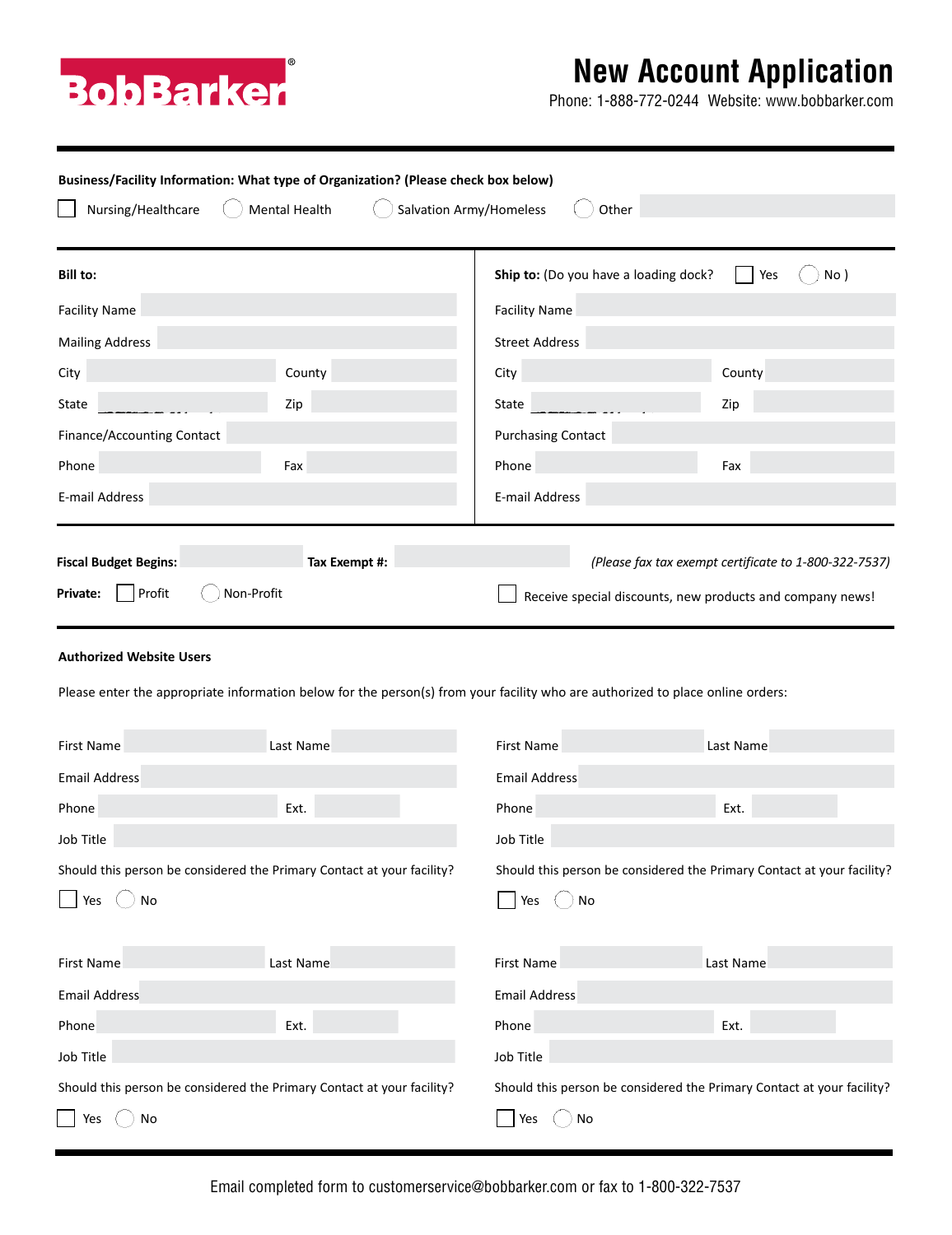## **Credit Application**

Phone: 919-552-3431 | Fax: 919-552-5097



| Date:                                                                                                       | <b>Business Name:</b>                                                                                                                                                                                                                          |                               | Phone:                       |
|-------------------------------------------------------------------------------------------------------------|------------------------------------------------------------------------------------------------------------------------------------------------------------------------------------------------------------------------------------------------|-------------------------------|------------------------------|
| <b>Address for past</b><br>years:                                                                           |                                                                                                                                                                                                                                                |                               | - Select State -             |
|                                                                                                             | (Street/PO Box)                                                                                                                                                                                                                                | (City)                        | (Zip Code)<br>(State)        |
| <b>Shipping Address:</b>                                                                                    |                                                                                                                                                                                                                                                |                               | - Select State -             |
|                                                                                                             | (Street/PO Box)                                                                                                                                                                                                                                | (City)                        | (Zip Code)<br>(State)        |
| Doing business as:                                                                                          |                                                                                                                                                                                                                                                | <b>Federal Tax ID Number:</b> |                              |
| Former Business Address (If Applicable):                                                                    |                                                                                                                                                                                                                                                |                               | - Select State -             |
|                                                                                                             | (Street/PO Box)                                                                                                                                                                                                                                | (City)                        | (Zip Code)<br>(State)        |
| <b>Type of Business:</b>                                                                                    |                                                                                                                                                                                                                                                | Date Established:             | <b>How Long in Business:</b> |
| For Profit<br>Ownership:                                                                                    | Not for Profit<br>Government                                                                                                                                                                                                                   |                               |                              |
| Principal/Officer:                                                                                          |                                                                                                                                                                                                                                                |                               | - Select State -             |
|                                                                                                             | (Name)                                                                                                                                                                                                                                         | (City)                        | (Zip Code)<br>(State)        |
| Principal/Officer:                                                                                          |                                                                                                                                                                                                                                                |                               | - Select State -             |
|                                                                                                             | (Name)                                                                                                                                                                                                                                         | (City)                        | (Zip Code)<br>(State)        |
| <b>Bank Reference:</b>                                                                                      |                                                                                                                                                                                                                                                |                               |                              |
| (Name)                                                                                                      | (Address)                                                                                                                                                                                                                                      | (Acct. # & Type)              | (Contact)                    |
|                                                                                                             |                                                                                                                                                                                                                                                |                               |                              |
| (Name)                                                                                                      | (Address)                                                                                                                                                                                                                                      | (Acct. # & Type)              | (Contact)                    |
| <b>Purchasing Agent for Account:</b>                                                                        |                                                                                                                                                                                                                                                |                               |                              |
| <b>Person Who Approves Payments:</b>                                                                        | (Name)                                                                                                                                                                                                                                         | (Title)                       | (Phone)                      |
|                                                                                                             | (Name)                                                                                                                                                                                                                                         | (Title)                       | (Phone)                      |
| <b>Accounts Payable Contact:</b>                                                                            | (Name)                                                                                                                                                                                                                                         | (Title)                       | (Phone)                      |
| No. of Employees:                                                                                           | Est. Annual Sales \$:                                                                                                                                                                                                                          | <b>Sales Area:</b>            |                              |
|                                                                                                             | Has the Firm or any of its Principals/Officers Ever Been Bankrupt?                                                                                                                                                                             | No<br>$\exists$ Yes           |                              |
| If yes, Explain:                                                                                            |                                                                                                                                                                                                                                                |                               |                              |
| The Undersigned Will / Will Not Submit A Financial Statement.<br>released to any outside source whatsoever. | Any Financial statements received by Bob Barker Company, Inc. are strictly for issuing credit. NO information will be<br>The Undersigned as an Inducement to grant credit warrants that the information submitted is true and correct. You are |                               |                              |
| authorized to investigate the credit references listed above.                                               |                                                                                                                                                                                                                                                |                               |                              |
| (Name)                                                                                                      | (Title)                                                                                                                                                                                                                                        | (Name)                        | (Title)                      |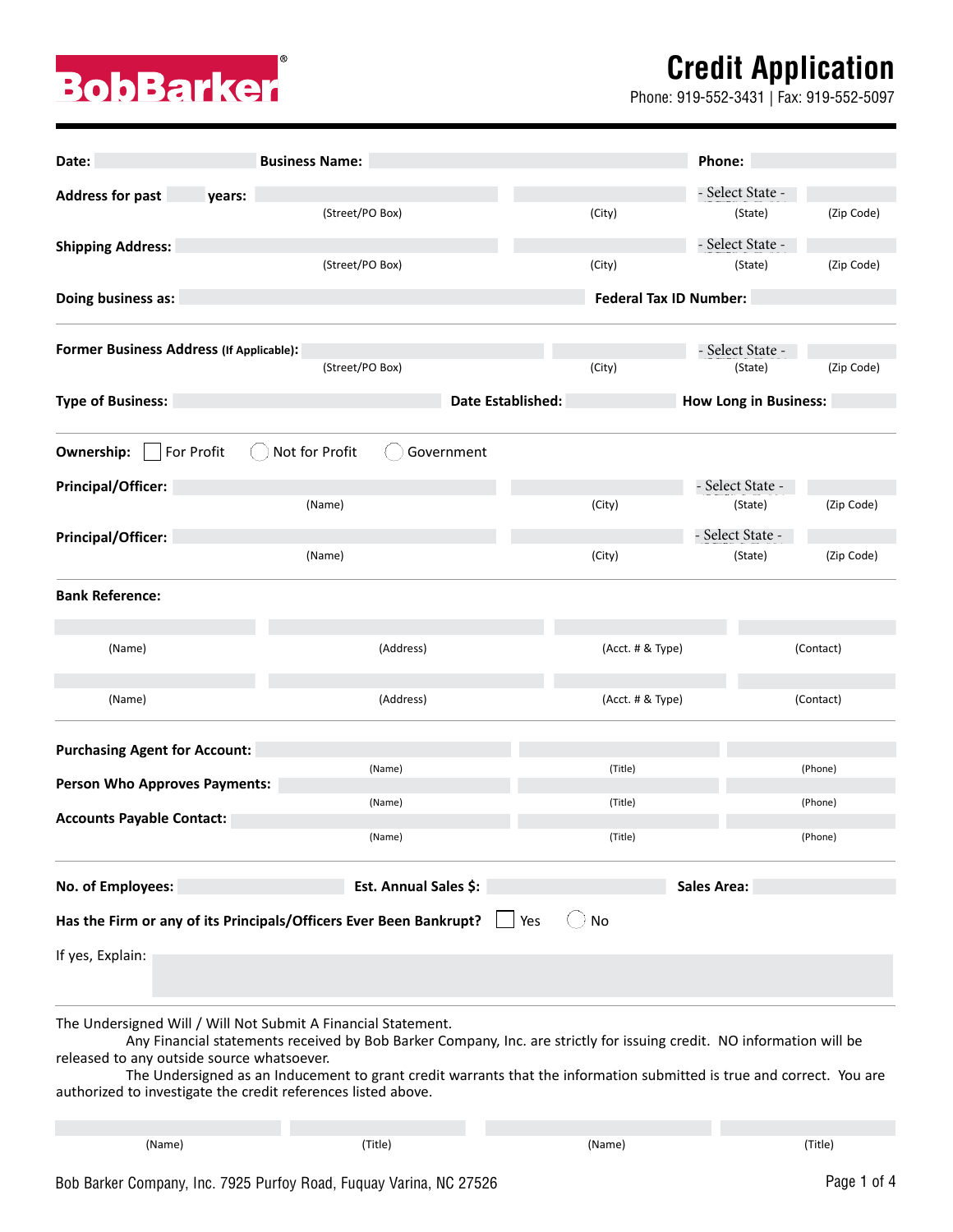

#### **PERSONAL GUARANTEE**

In Consideration of credit being extended by Bob Barker Company, Inc. to the above named applicant for merchandise to be purchased whether applicant be an individual or individuals, a proprietorship, a partnership, a corporation, or other entity, the undersigned guarantor or guarantors each hereby contract and guarantee to Bob Barker Company, Inc. the faithful payment, when due, of all accounts of said applicant for purchases made within five years next after date of this application. The undersigned guarantor or guarantors each hereby expressly waive all notice of acceptance of this guarantee, notice of extension of credit to applicant, presentment, and demand for payment on applicant, protest and notice to undersigned guarantor or guarantors of dishonor or default by applicant or with respect to any security held by Bob Barker Company, Inc., extension of time of payment to applicant, acceptance of partial payment or partial compromise, all other notices to which the undersigned guarantor or guarantors might otherwise be entitled and demand for payment this guarantee. Any revocation of this agreement shall be in writing and delivered to Bob Barker Company, Inc. Attention Credit Department. PO Box 429 Fuquay-Varina, NC 27526.

| <b>Personal Signature:</b> | Date: |
|----------------------------|-------|
|                            |       |
| <b>Personal Signature:</b> | Date: |

#### **Please note orders can not be shipped until application has been received**

**Please fax or mail to Bob Barker Company, Inc. Attention: Accounting Dept. P.O. Box 429 Fuquay Varina, N.C. 27526 Phone: (919) 552-3431 Fax: (919) 552-5097**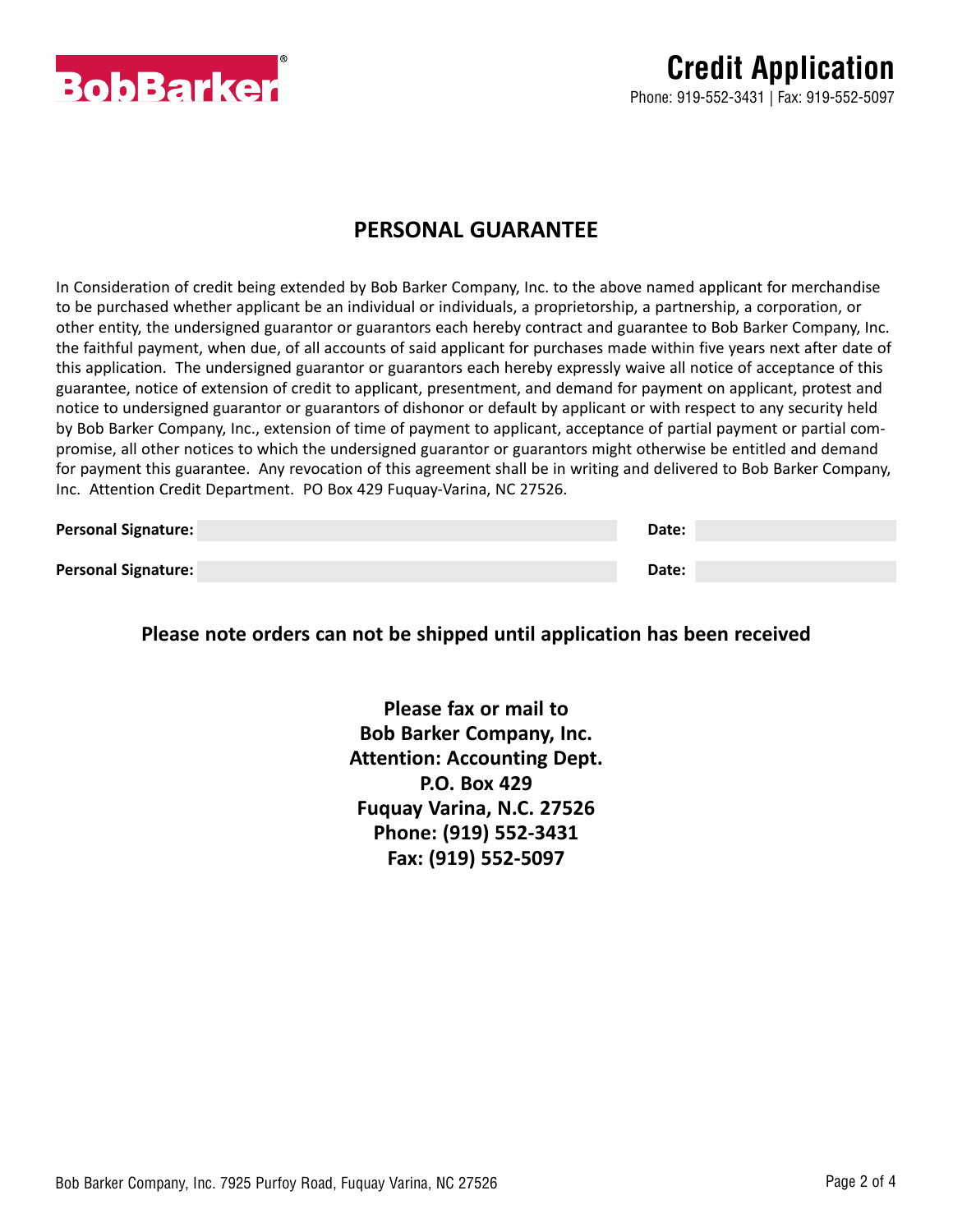

### **Credit Application**

Phone: 919-552-3431 | Fax: 919-552-5097

#### **Accounting Information**

| <b>Contact Name (AP):</b>                                                                                                                                                                                                                          |                            |
|----------------------------------------------------------------------------------------------------------------------------------------------------------------------------------------------------------------------------------------------------|----------------------------|
| <b>Phone Number (AP):</b>                                                                                                                                                                                                                          |                            |
| <b>Email Address (AP):</b>                                                                                                                                                                                                                         |                            |
| Fax Number (AP):                                                                                                                                                                                                                                   |                            |
| County:                                                                                                                                                                                                                                            | <b>Budget Year Begins:</b> |
| <b>How is Facility Funded?</b>                                                                                                                                                                                                                     |                            |
| Private<br>$\cup$ County<br>State<br>City                                                                                                                                                                                                          | Federal                    |
| Who is the Facility Owned and Operated by?                                                                                                                                                                                                         |                            |
| Government (Has State, City, County, or Federal Employees)                                                                                                                                                                                         | Private                    |
| <b>Please Select Payment Option:</b>                                                                                                                                                                                                               |                            |
| Credit Card<br><b>Electronic Pay</b><br>Check                                                                                                                                                                                                      | Pre Pay                    |
| Is Applicant Exempt from Paying Sales Tax:<br>Yes<br>No                                                                                                                                                                                            |                            |
| If yes, you MUST attach Sales Tax Exemption Certificate or we will charges sales tax in the following States:<br>AZ, AK, CA, FL, GA, HI, ID, IS, IL IN, KS, KY, MD, MI, MN, NE, NV, NJ, NY, NC, OH, OK, PA, SC, SD, TN, TX, UT, VI, WA, WV, WI, WY |                            |
| No. of Employees:<br>Est. Annual Sales \$:                                                                                                                                                                                                         | <b>Sales Area:</b>         |
|                                                                                                                                                                                                                                                    |                            |
| Has the Firm or any of its Principals/Officers Ever Been Bankrupt?                                                                                                                                                                                 | Yes<br>No                  |
| If yes, Explain:                                                                                                                                                                                                                                   |                            |
|                                                                                                                                                                                                                                                    |                            |
|                                                                                                                                                                                                                                                    |                            |
|                                                                                                                                                                                                                                                    |                            |

*\*\*Bob Barker payment terms are Net; Payment upon receipt of invoice\*\**